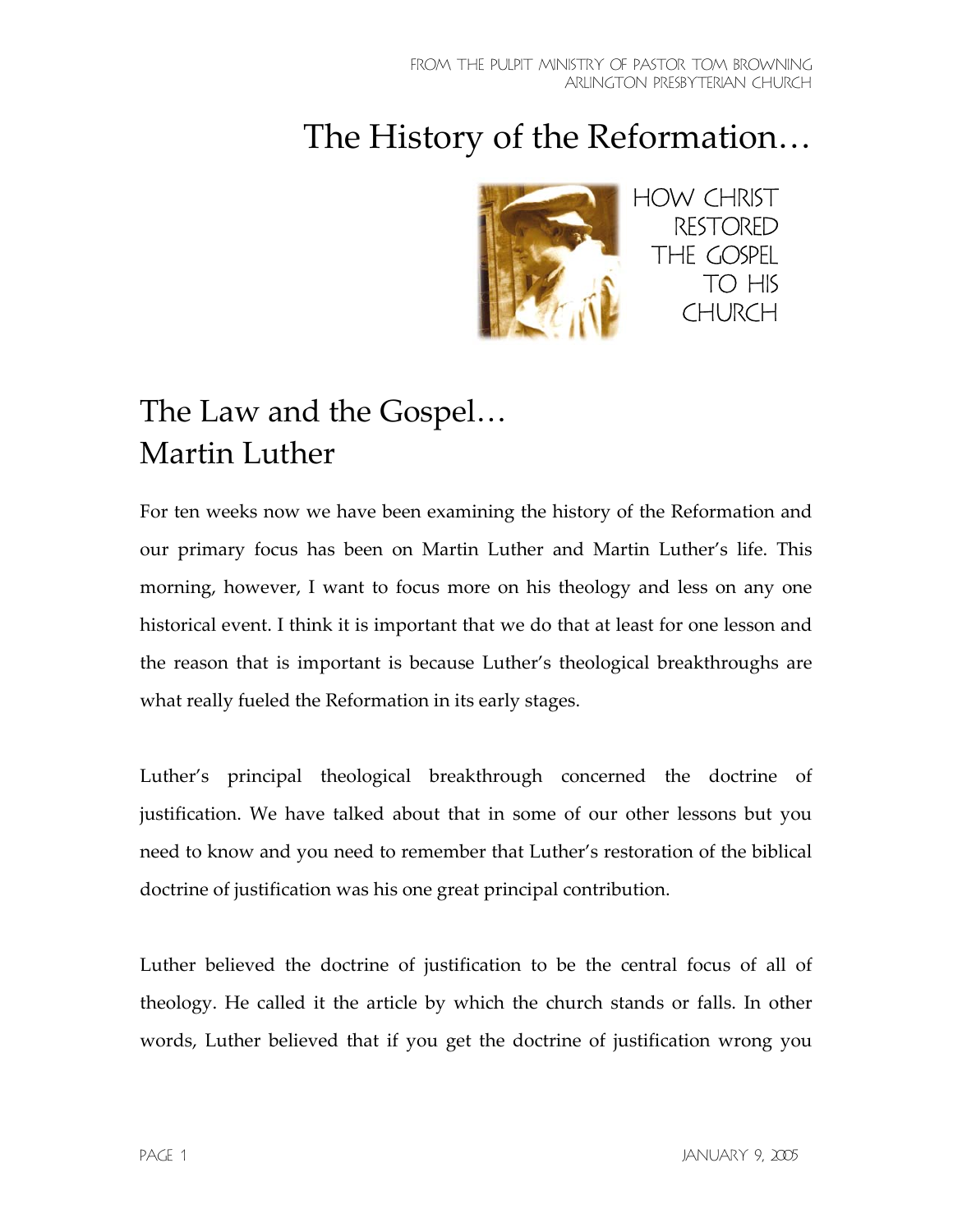don't even have a church. Later on, Calvin would say much the same thing. He called the doctrine of justification the hinge on which all of religion turns.

Luther's second contribution to the church was his doctrine of consubstantiation. Now you will remember that we talked about the Roman Catholic view of transubstantiation. That is, we talked about the fact that when a priest took bread and wine and elevated and consecrated them in the mass he believed it actually became the body and blood of Jesus Christ. Now the outward form was retained. What had been bread still looked like bread, smelled like bread and tasted like bread but in their view it was changed…actually transformed into the body and blood of Jesus.

Now it is difficult for us as Protestants to understand this view. But to show you how important it is you ought to know that when you see people in a Catholic Church go down to the front and kneel and cross themselves it is because they are showing what they believe to be a proper worshipful response to the presence of the body of Christ. In other words, they are adoring or worshipping the Lord Jesus. The reason they do that is because they believe the bread and wine have actually, really and truly, metaphysically become the body and blood of Christ.

You remember that Huss and Wycliffe rejected the idea that the bread in communion ceases to be bread. That was problem for Luther as well. He did not believe that the bread ceased to be bread. But he still believed that Jesus was really present in the elements. The way he handled the issue was with his doctrine of consubstantiation. Luther said that Christ was really present in the bread. He was in, under, with and through the bread but Luther did not believe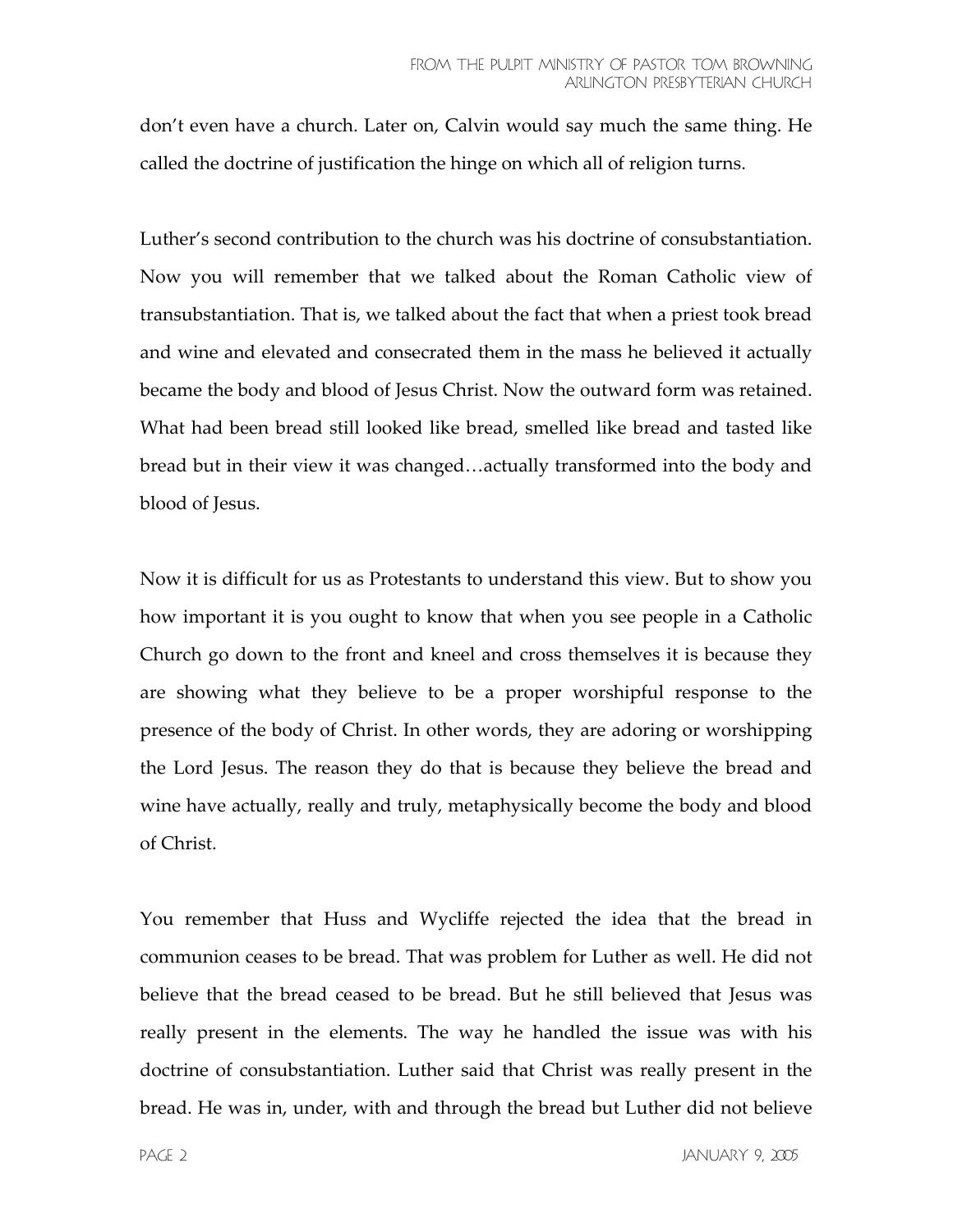#### FROM THE PULPIT MINISTRY OF PASTOR TOM BROWNING Arlington Presbyterian Church

that the bread ceased to be bread. He transformed the doctrine of transubstantiation into the doctrine of consubstantiation. That was really different. Of course, since then...most of the Protestant world has gone so far as to say that the bread is bread and only bread. But Luther would have disagreed with that. He would have said Christ is truly present but the bread is still bread.

Now his third contribution and this is one very few people know about was Luther's theology of the cross and though we're not going to have the time to flesh that out I thought I might make a recommendation for those of you that might want to do some reading on the subject. This is Alister McGrath's book, *Luther's Theology of the Cross.* Now what Luther argued is that if you want to understand God rightly…if you really want to understand how God has revealed himself…you ought not look to the grand and glorious but to the poor and the humble and weak. In other words, God reveals himself in the mountains and oceans and forests but not in the same way that he revealed himself in the incarnation. Luther said that the truest revelation of God was in the most humble place, the most despised place of all…the cross. It is a wonderful idea…I think. You see what Luther said is that the greatest revelation of God was in the dirt, blood, sweat and death of Jesus on the cross. Luther's conclusion based on that is that Christians ought not to be people who are striving to exalt themselves. Instead we ought to be humble servants content to live our lives in obscurity and service to others. You can see it s a wonderful way to view the Christian life.

Then fourthly…and this is what we want to focus on this morning…is Luther's concept of law and gospel. I hope to show you as we go through the lesson why his doctrine of law and gospel was so important.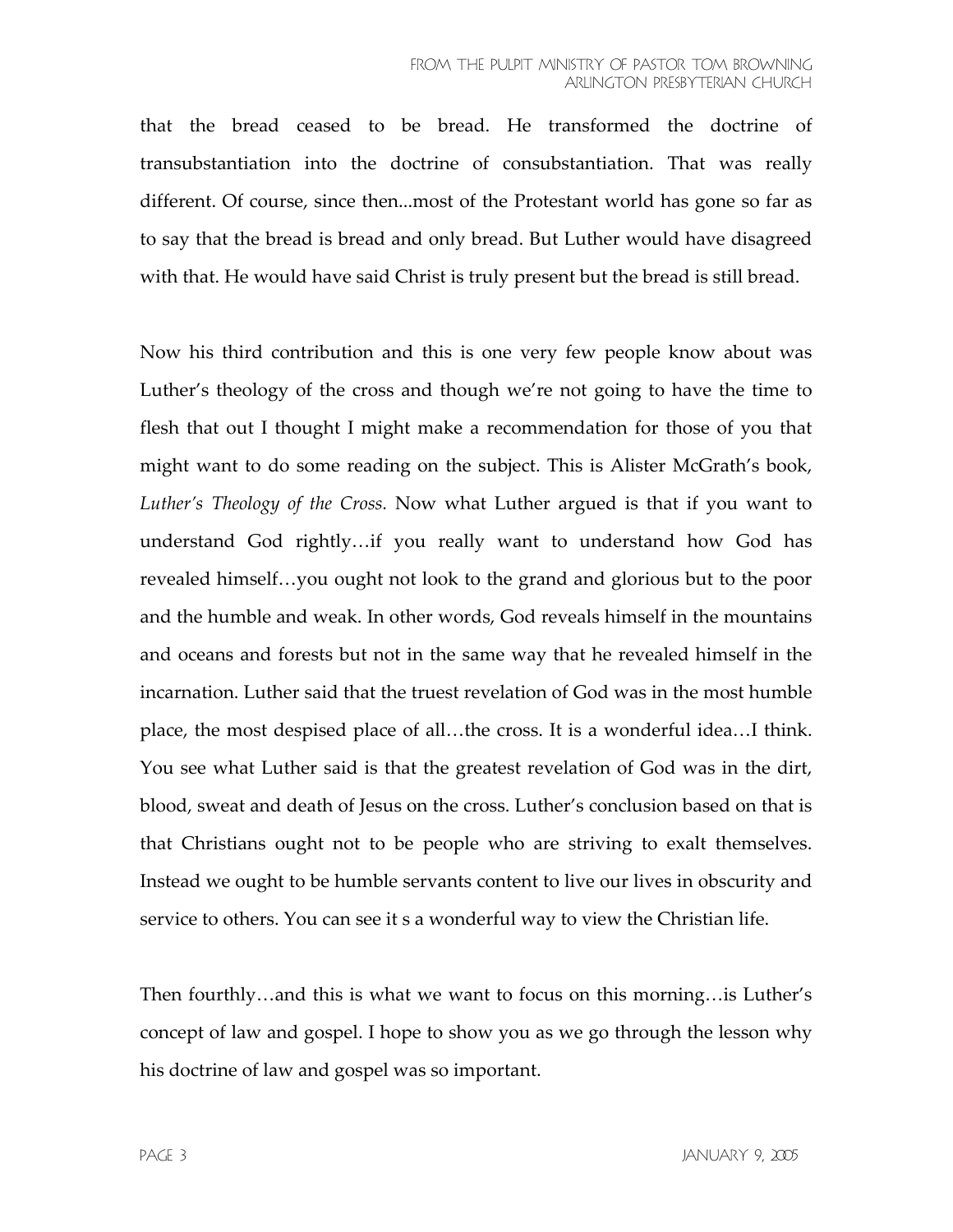First, you need to remember that up until Luther it was very unusual for any private person to own a Bible. Now because of that the issue of hermeneutics (how a person interprets the Bible) hardly ever came up.

But when Luther came along and translated the Bible into German and put it into the hands of the people, it became a very important issue. The question then became for the common man, **"How do I interpret the Bible?"** 

Do you see why that would matter?

In other words, **"When I read 1 Chronicles or 2 Kings or Judges how do I interpret the text so that I can see Christ in the text?"** Do you see why that matters?

Luther's summed up his answer to that question in the phrase **"law and gospel".**

Now what we are going to talk about this morning is what Luther meant by law and gospel and to do that we are going to turn to John 7:45. So turn there in your Bibles and we'll look at the passage together and then we'll come back to our discussion of what law and gospel means and how Luther developed the concept.

All right then, here we go.

**NAS John 7:45…**The officers therefore came to the chief priests and Pharisees, and they said to them, "Why did you not bring Him?" <sup>46</sup> The officers answered, **"Never did a man speak the way this man speaks."** <sup>47</sup> The Pharisees therefore answered them, **ʺYou have not also been led**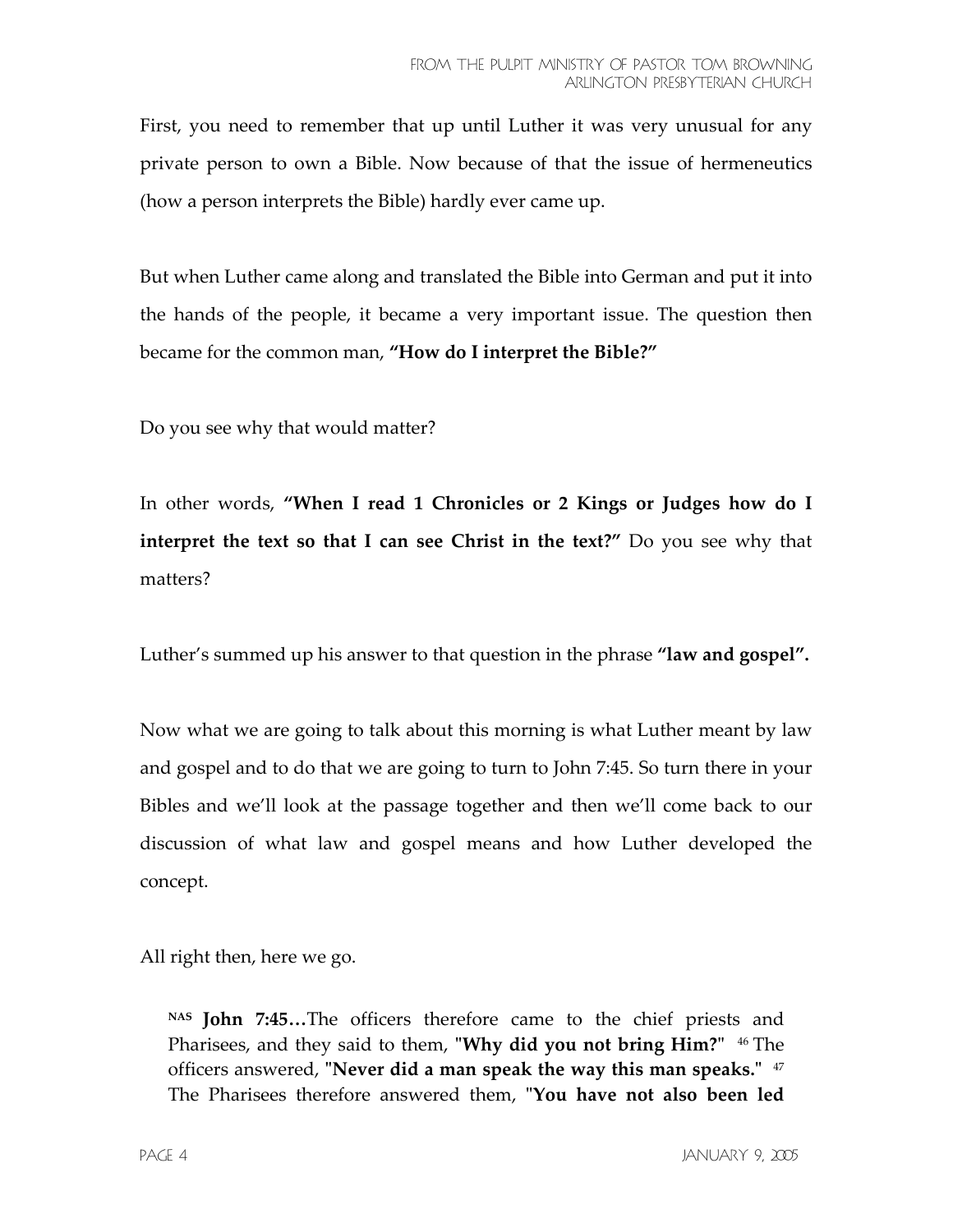**astray, have you?** 48 **No one of the rulers or Pharisees has believed in Him, has he? 49 But this multitude which does not know the Law is accursed.ʺ** 50 Nicodemus said to them, 51 **ʺOur Law does not judge a man, unless it first hears from him and knows what he is doing, does it?"**  $52$ They answered and said to him, **ʺYou are not also from Galilee, are you? Search, and see that no prophet arises out of Galilee.**<sup> $\text{I}$ </sup> 53 *And everyone went to his home.* NAS John 8:1...But Jesus went to the Mount of Olives.<sup>2</sup> And early in the morning He came again into the temple, and all the people were coming to Him; and He sat down and *began* to teach them. 3 And the scribes and the Pharisees brought a woman caught in adultery, and having set her in the midst, <sup>4</sup> they said to Him, **"Teacher, this woman has been caught in adultery, in the very act. 5 Now in the Law Moses commanded us to stone such women; what then do You say?" <sup>6</sup> And** they were saying this, testing Him, in order that they might have grounds for accusing Him. But Jesus stooped down, and with His finger wrote on the ground. 7 But when they persisted in asking Him, He straightened up, and said to them, **ʺHe who is without sin among you, let him** *be the* **first to throw a stone at her.**" <sup>8</sup> And again He stooped down, and wrote on the ground. 9 And when they heard it, they *began* to go out one by one, beginning with the older ones, and He was left alone, and the woman, where she was, in the midst.  $10$  And straightening up, Jesus said to her, **Woman, where are they? Did no one condemn you?"** <sup>11</sup> And she said, **ʺNo one, Lord.ʺ** And Jesus said, **ʺNeither do I condemn you; go your way. From now on sin no more.ʺ**

Now the point I want to make this morning…the point that Luther would start with... is that God's Holy Word, the Scripture, is divided into two parts. Now we all know that. Almost any child gathered here this morning to worship with their parents could tell us that. They could tell that the Bible is divided into two parts: the Old Testament and the New Testament. They could tell us that the Old Testament is the part of Scripture written before the coming of the Messiah, and that the New Testament is the part of Holy Writ given to us after the incarnation of Godʹs eternal Son. But Luther said that there is another method of dividing Scripture. A method that was even more basic than the divisions of Old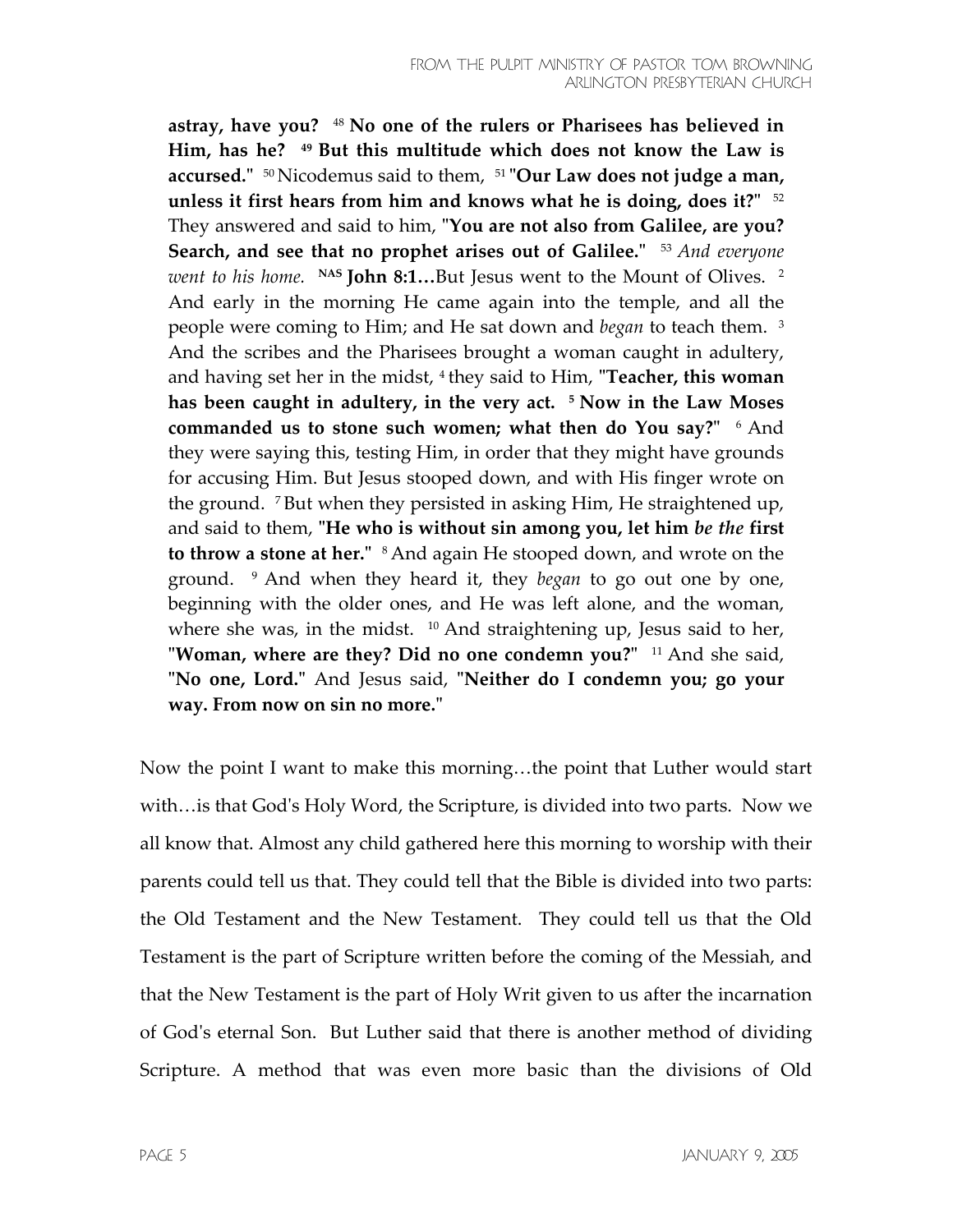Testament and the New Testament. Luther believed that division to be Law and Gospel.

Luther wrote:

This difference between the Law and the Gospel is the height of knowledge in Christendom. Every person and all persons who assume or glory in the name of Christian should be able to state this difference. If this ability is lacking, one cannot tell a Christian from a heathen or a Jew; of such supreme importance is this differentiation. This is why St. Paul so strongly insists on a clean-cut and proper delineation between these two doctrines.

But Luther wasn't alone in his view. Theodore Beza, Calvin's successor at Geneva, wrote this:

We divide this Word into two principal parts or kinds: the one is called the **ʺLaw"**, the other the **ʺGospelʺ.** For all the rest can be gathered under the one or other of these two headings...Ignorance of this distinction between Law and Gospel is one of the principal sources of the abuses which corrupted and still corrupt Christianity.

Three hundred years later, Charles Spurgeon, the great reformed Baptist preacher of London, said this:

There is no point on which men make greater mistakes than on the relation which exists between the law and the gospel.

And finally, J.T. Mueller the great Lutheran theologian wrote this:

The distinction between the Law and the Gospel, which is so clearly taught in Holy Scripture, the Christian must conscientiously observe. (He) must neither weaken the condemning force of the Law nor diminish the saving comfort of the Gospel. Unless the Law and the Gospel are thus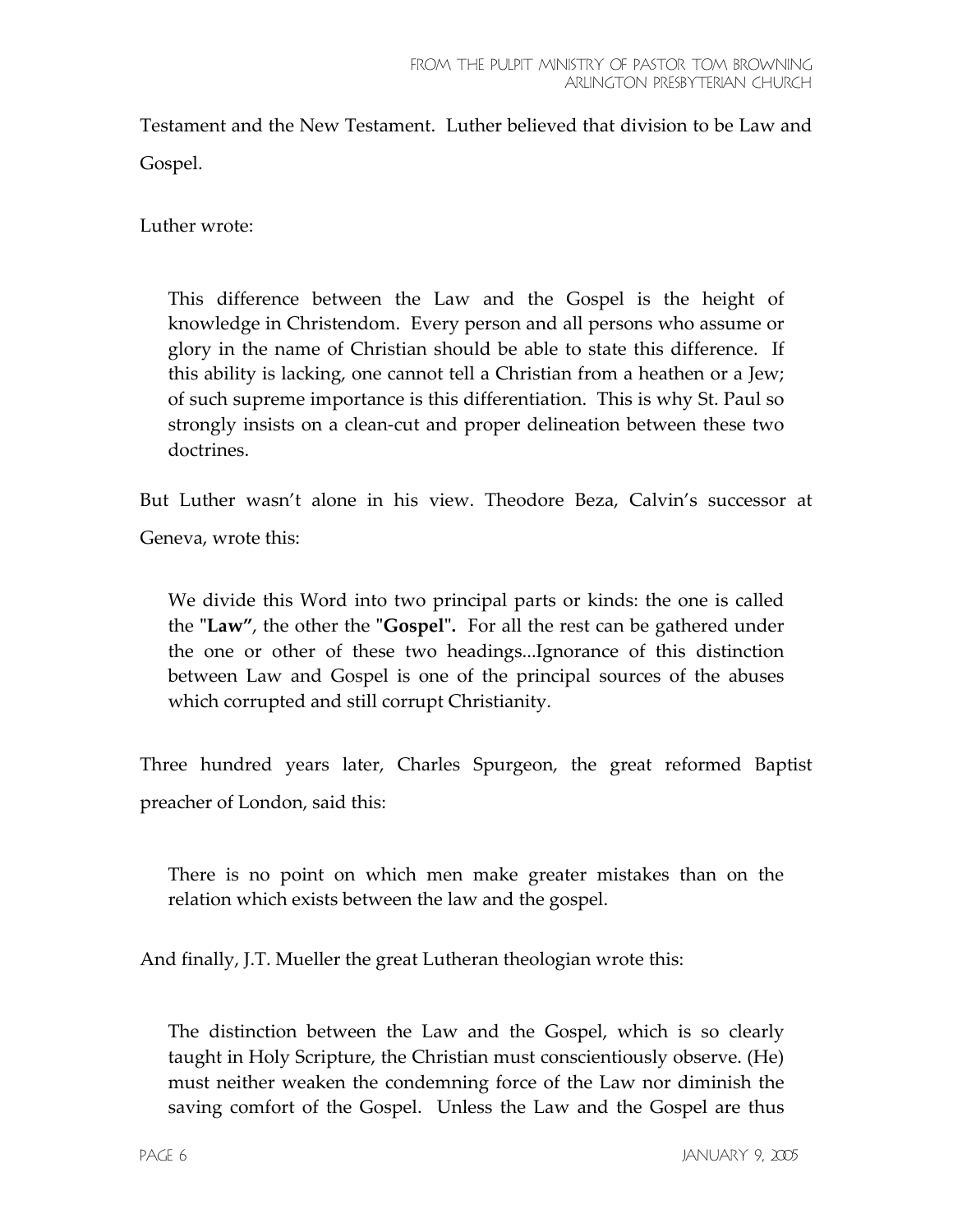preached...the Christian religion is deprived of its distinct content, is paganized by the introduction of works-righteousness as the cause of salvation, and is thereby rendered incapable of saving sinners.

No I hope you can see that group of men cuts across the Reformed tradition. Whenever you have that many good men from that many different traditions saying the same thing…it is probably important. So, what I want to do this morning in light of their testimony to the importance of the law and gospel is to take a couple of minutes and explain what they mean by law and gospel. Then I would like to go back to the passage we read and illustrate how our Lord Himself used the difference.

Now to start, the reformers often spoke of the three uses of the law. The understood the first use of the law to be the civil use of the law by which government preserves order in society. That is, the government uses the law to condemn and judge murder, adultery, theft and so on...in order to promote peace and order in the world.

The third use of the law is specifically for believers. It guides believers in terms of how we should live. It teaches us to love other, to honor our parents, to keep the Sabbath, to not covet, etc. It pushes us along in our sanctification.

But the second use of the law is the most important use. It is for all men. It condemns sin. It condemns all men of their failure to live righteously before a Holy God. It is intended to push them to despair concerning their sin and cause them to flee to Christ.

That is what Paul had in mind in Galatians 3, when he wrote: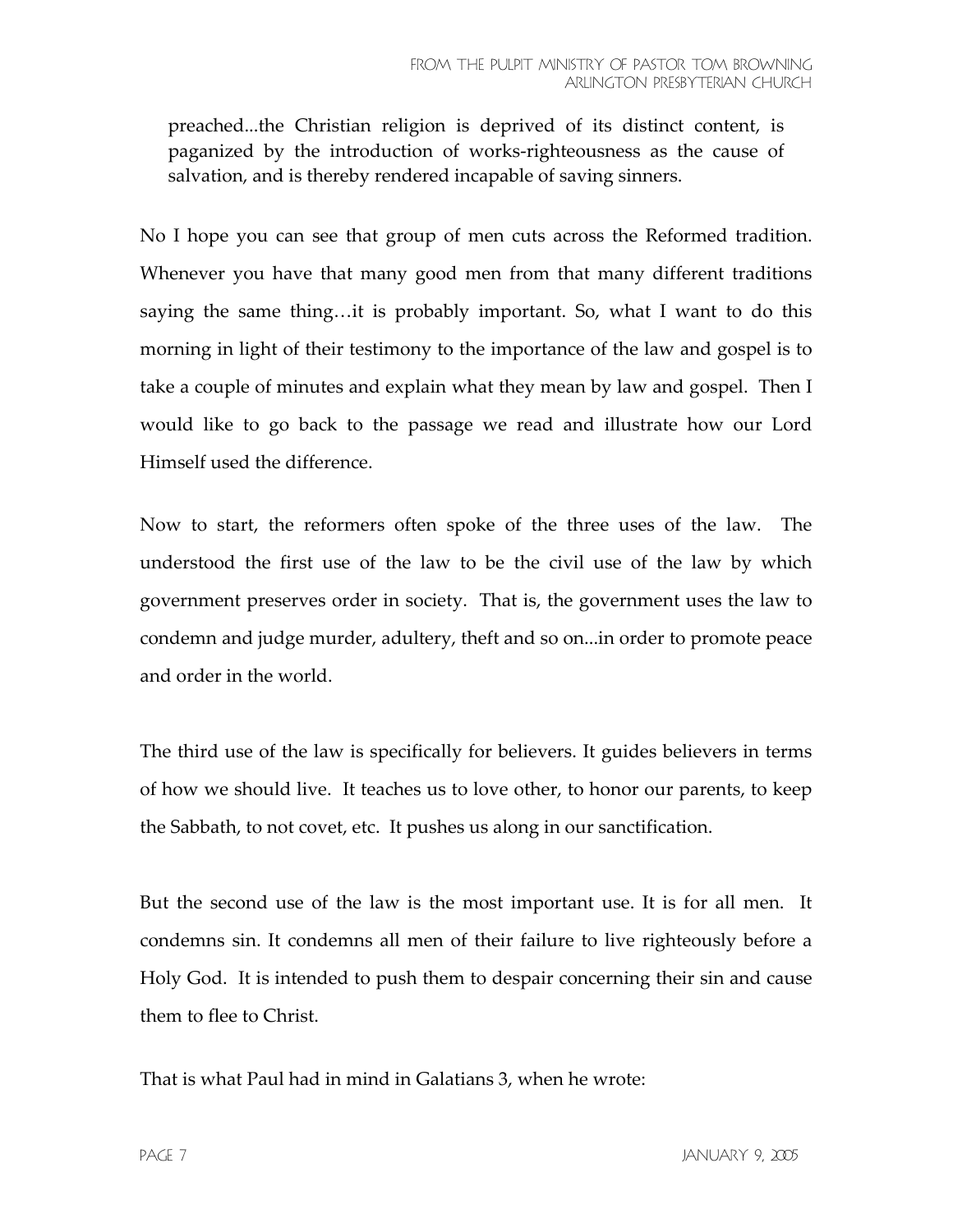**NAS Galatians 3:23…**But before faith came, we were kept in custody under the law, being shut up to the faith which was later to be revealed.  $24$ Therefore the Law has become our tutor to lead us to Christ, that we may be justified by faith.

Now the image of a tutor was different in Paul's day than in ours.

In Paulʹs day a tutor had much more authority than a modern teacher has. Some ancient art actually show tutors with sticks or clubs, flogging his rebellious students to do their lessons. You see the ancient tutor was a tyrant, unbending, unyielding, never sleeping, never showing mercy.

Now imagine, young people if teachers were like that today. Imagine that every time you made a mistake they were there with a switch or a cane to drive you to do better. And imagine that instead of having your parents there or the police there to protect you, they were standing in the background smiling saying **ʺHit him again…hit him again…he still hasnʹt gotten it.ʺ** You see that is what the law does. It never sleeps, never naps, never blinks. Itʹs always there to lash out, to wound, to show our utter inability, to drive us to despair of ourselves.

### The reformers had a phrase for it: "*Lex Semper accusatat."*

This is what they meant. The law always accuses. It only accuses. It never cuts any slack. It never confirms our righteousness, it only confirms our failure. Letʹs take one of the Ten Commandments as an example. The Sixth Commandment commands, **"Thou shalt not murder".** At first glance, we might say to ourselves, **ʺAll right, I believe what youʹve said about the Law but youʹve picked one of**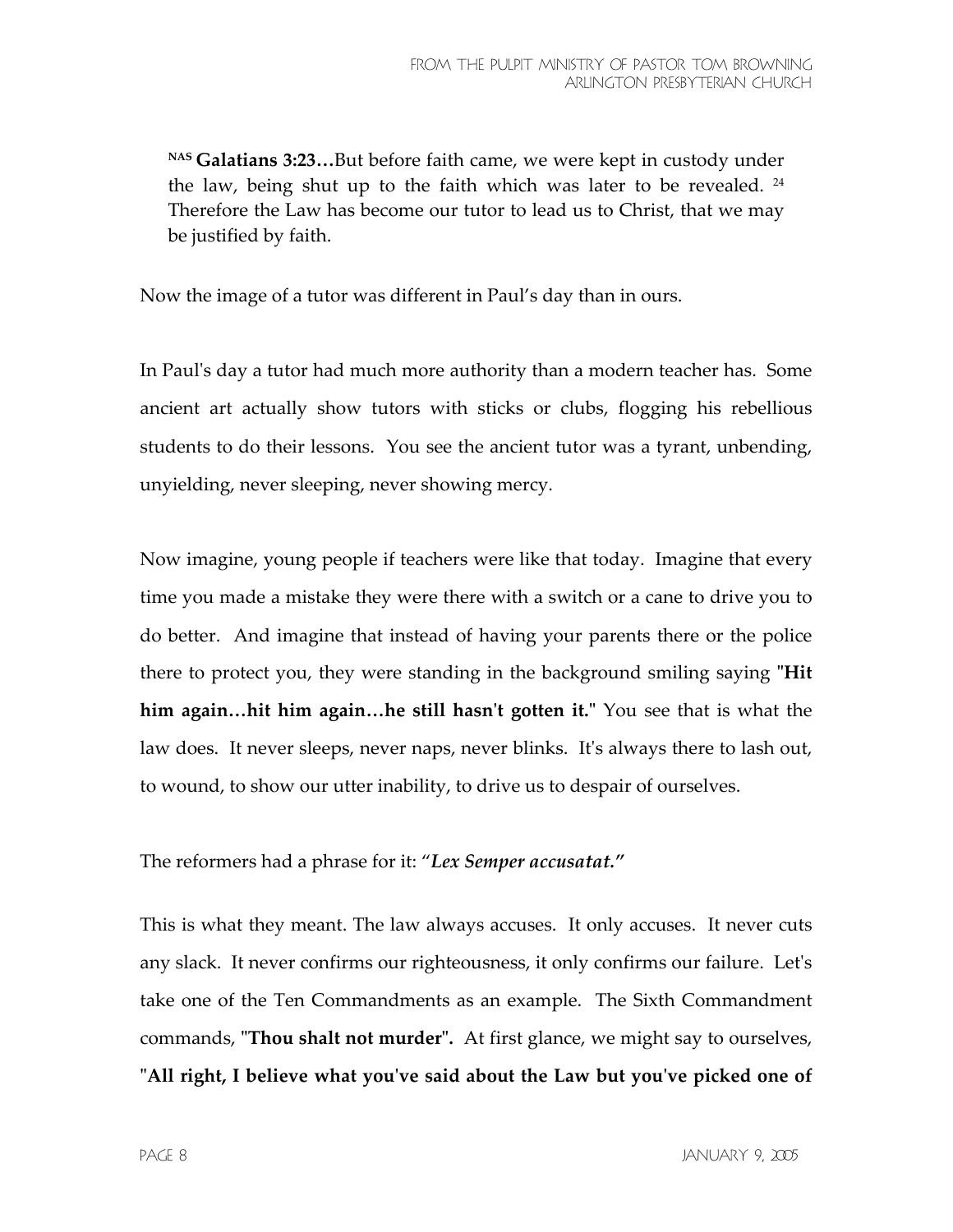**the two or three commandments that I havenʹt violated. Iʹve never murdered anyone. Iʹm innocent.ʺ**

That's what the Pharisees were thinking when Jesus gave His explanation of the Law in Mathew 5.

**NAS Matthew 5:21…ʺYou have heard that the ancients were told, ʹYOU SHALL NOT COMMIT MURDER ʹand ʹWhoever commits murder shall be liable to the court.ʹ <sup>22</sup> ʺBut I say to you that everyone who is angry with his brother shall be guilty before the court, and whoever shall say to his brother, ʹRaca, ʹshall be guilty before the supreme court, and whoever shall say, ʹYou fool, ʹshall be guilty enough to go into the fiery hell."**

You can see how Jesus applied the command to their sinful hearts in such a way as to show them their guilt.

Luther wrote this:

The law is the Word in which God teaches and tells us what we are to do and not to do, as in the Ten Commandments. Now wherever human nature is alone, without the grace of God, the Law cannot be kept, because since Adamʹs fall in paradise man is corrupt and has nothing but a wicked desire to sin and in his heart cannot be favorably disposed toward the Law, as we know by our own experience…And this difficulty or this unwillingness to do what is good prevents us from keeping Godʹs Law; for what is kept with dislike, difficulty, and unwillingness, rates before God as not having been kept at all. And so the Law of God convinces us by our experience that we are naturally wicked, disobedient, lovers of sin, and enemies of Godʹs commandments.

And you know what? He is exactly right.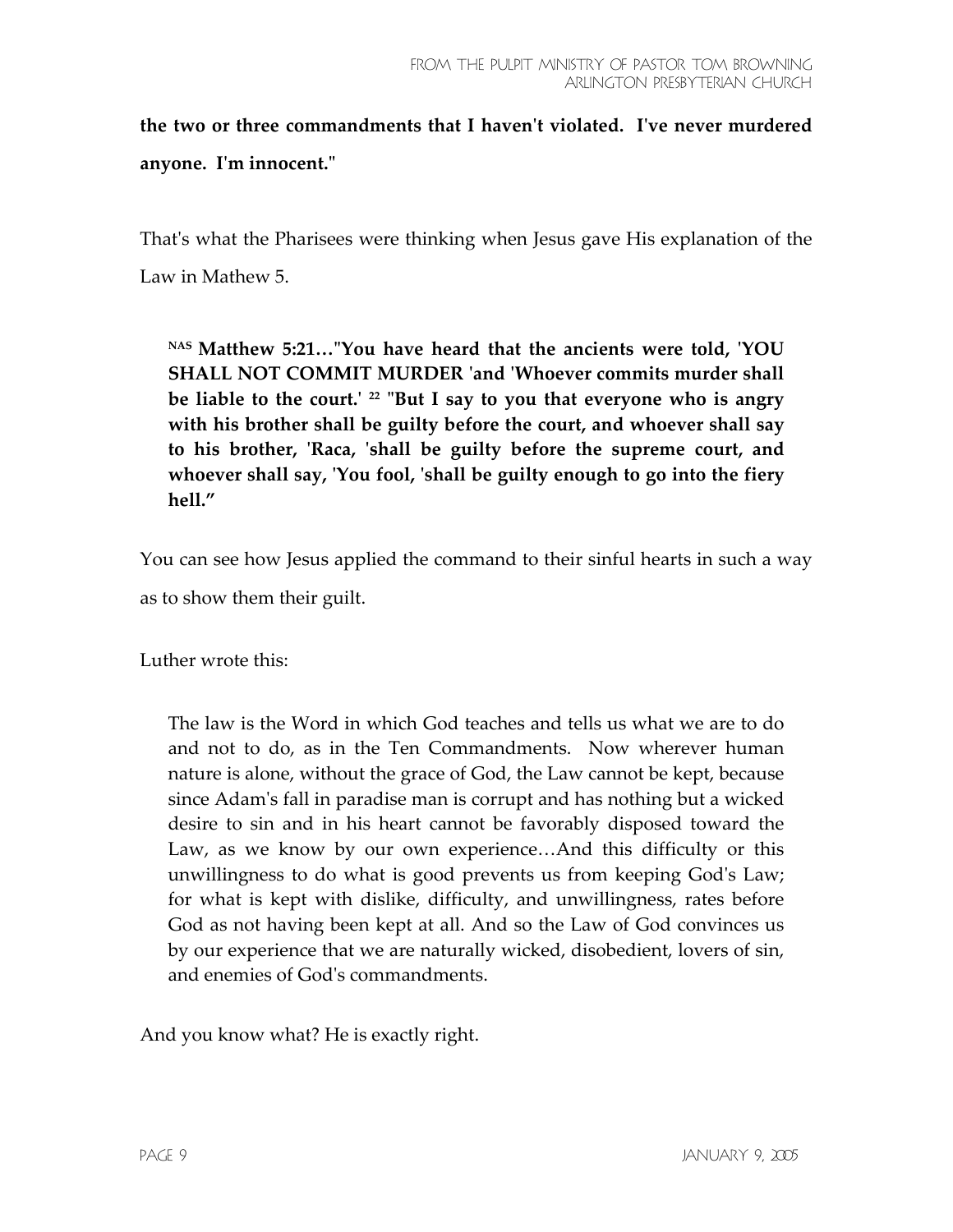That is why whenever the Pharisees resisted the condemnation of the Law, Jesus simply moved the standard up higher and higher until they were willing to their guilt before God. Basically, Jesus was saying, **ʺYou Pharisees, you think the command not to murder means not to plunge a knife into your enemies heart. But it means a lot more than that. Iʹm saying that whenever you lay awake at night thinking of ways of getting even or exacting vengeance you are doing the same thing. Iʹm saying that your words of belittlement or mockery are the**  same thing as committing murder."

Now, theologians call their understanding of what Jesus was doing with Pharisees the "alien work of Christ". I think that is wonderfully descriptive term. You see, it was His "**alien work**" because it was not his principal work. Jesus Himself declared that he came not to condemn sinners but to save sinners. Nevertheless, he sometimes had to drive men to despair of their own selfrighteousness in order to prepare them for salvation.

He did the same kind of thing with the Pharisees with the topic of adultery.

*NAS* **Matthew 5:27**…ʺYou have heard that it was said, ʹYOU SHALL NOT COMMIT ADULTERYʹ, 28 but I say to you, that everyone who looks on a woman to lust for her has committed adultery with her already in his heart."

You see, Jesus never took away the necessity of obedience to the external aspects of the Law. No, he simply clarified the demands that the Law made. He removed the Phariseesʹ confidence in the flesh. Some theologians that when Jesus did that he was acting like Moses to the fourth power. I like that, I understand that... Moses times Moses times Moses times Moses. For those that were saying, "All right, I admit that I have failed to keep the law externally,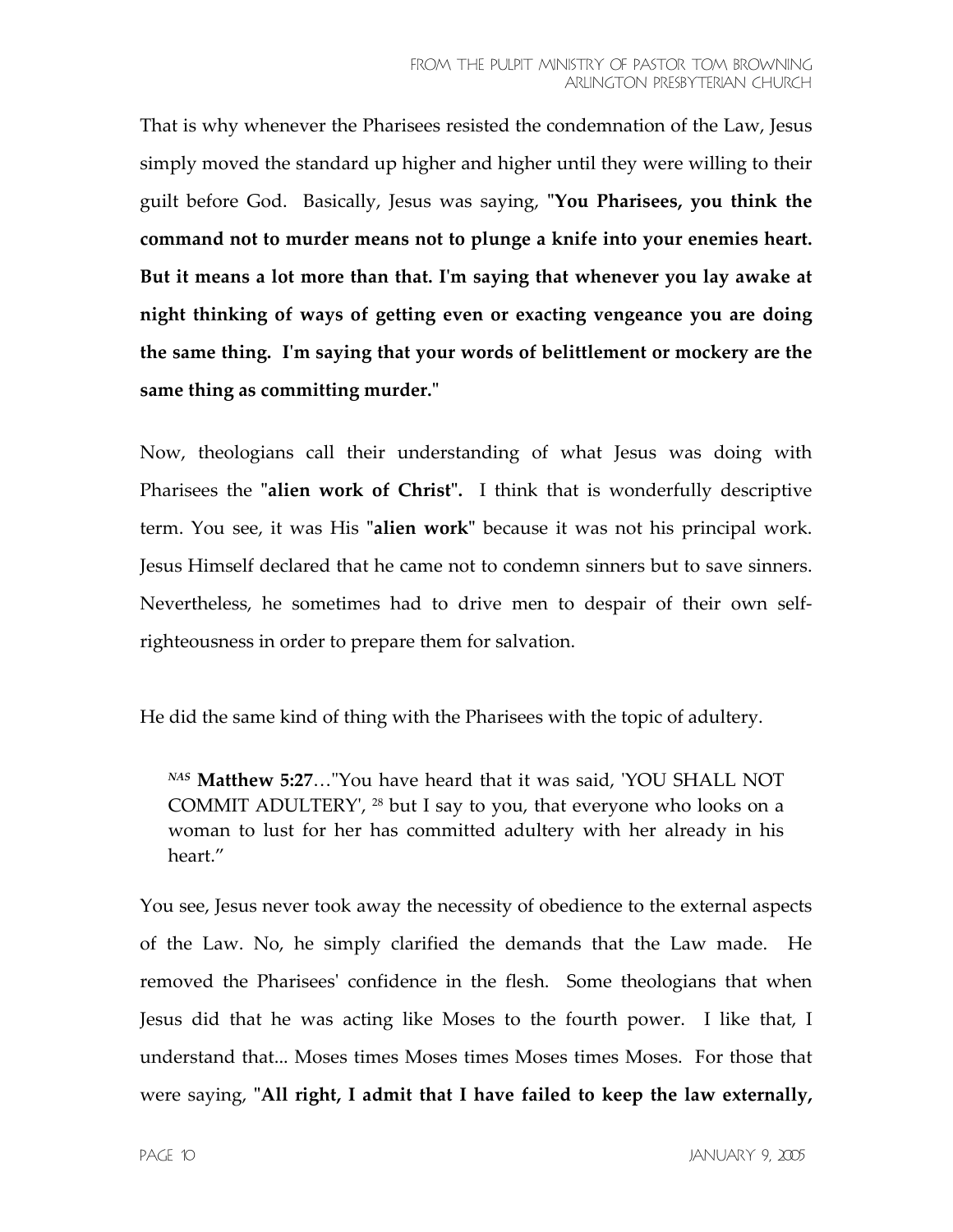**but Iʹve kept it in my heart.ʺ** Jesus was saying, **ʺMan don't you understand your heart has committed sins that your hands just haven't gotten around to..."** 

You see he was applying the law to their hearts to drive them to despair of their own righteousness.

But back to my point, there are two words in Scripture, the Law and the Gospel. The Law is bigger than the Ten Commandments. The Law is found everywhere in the Bible. Any place that makes a command is Law, any place where an imperative is given that we may fail to keep, that is Law. Let me show you a few law passages:

**NAS Ephesians 5:25…**Husbands, love your wives, just as Christ also loved the church and gave Himself up for her;

Now brothers, does that speak peace to your heart or condemn you? I think it condemns us because we don't do what the passage says. Luther would say, **"That's right. It is a law passage."**

There are many others. Listen to this one.

**NAS Ephesians 5:22…**Wives, *be subject* to your own husbands, as to the Lord.

And this one:

**NAS Ephesians 6:1…**Children, obey your parents in the Lord, for this is right. 2 Honor your father and mother (which is the first commandment with a promise),  $3$  that it may be well with you, and that you may live long on the earth.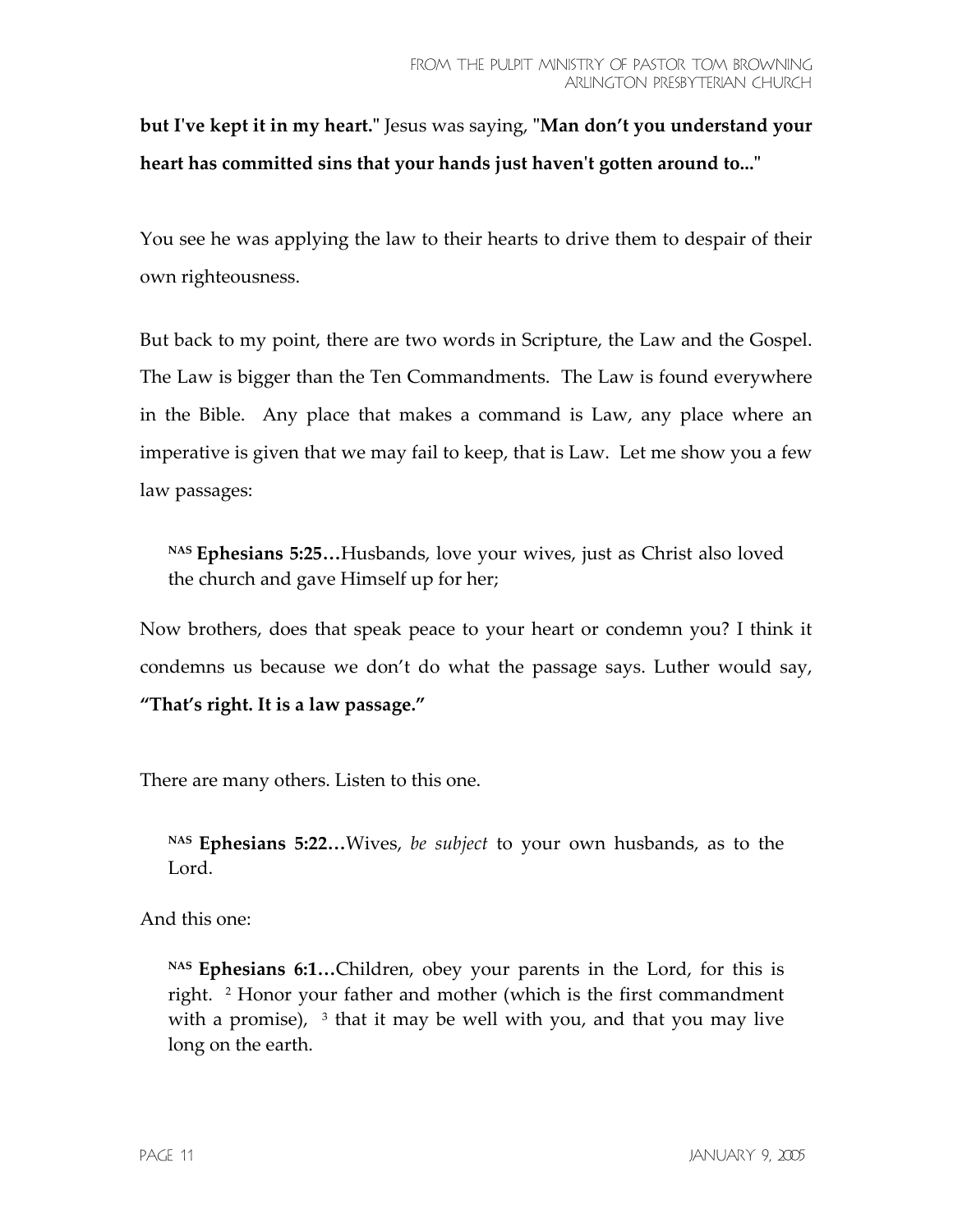Now obviously that is law. It quotes one of the Ten Commandments. But he others are law as well in that they condemn our sin.

**NAS Ephesians 6:4…**And, fathers, do not provoke your children to anger; but bring them up in the discipline and instruction of the Lord.

Now there is not a mom or a dad here that isn't smitten in hearing that and the reason it condemns us is because we have not kept it. That is what the law does and when we contemplate that we realize we are not right with God and that is the point Luther was trying to make. That is what the law does. It demands of us that which we are unable to do.

Listen to this from…

NAS 1 Thessalonians 5:16...Rejoice always; <sup>17</sup> pray without ceasing; <sup>18</sup> in everything give thanks; for this is Godʹs will for you in Christ Jesus.

Now are always rejoicing? Of course, you are not.

Are you always praying? Of course, you are not.

Still, isn't that what we are to do? Yes, it is. Now, you may be thinking if those are commands that I must obey to be pleasing to God, Iʹm doomed.

Luther would say, **"You are beginning to understand the problem."** 

Still when we think to ourselves, **"Pray without ceasing, Fatherʹs donʹt provoke your children unto wrath, children honor your parents, wives subject yourself to your husbands, and husbands love your wives as Christ loved the Church."** The first question that usually comes to our mind is, **"Are you serious?"**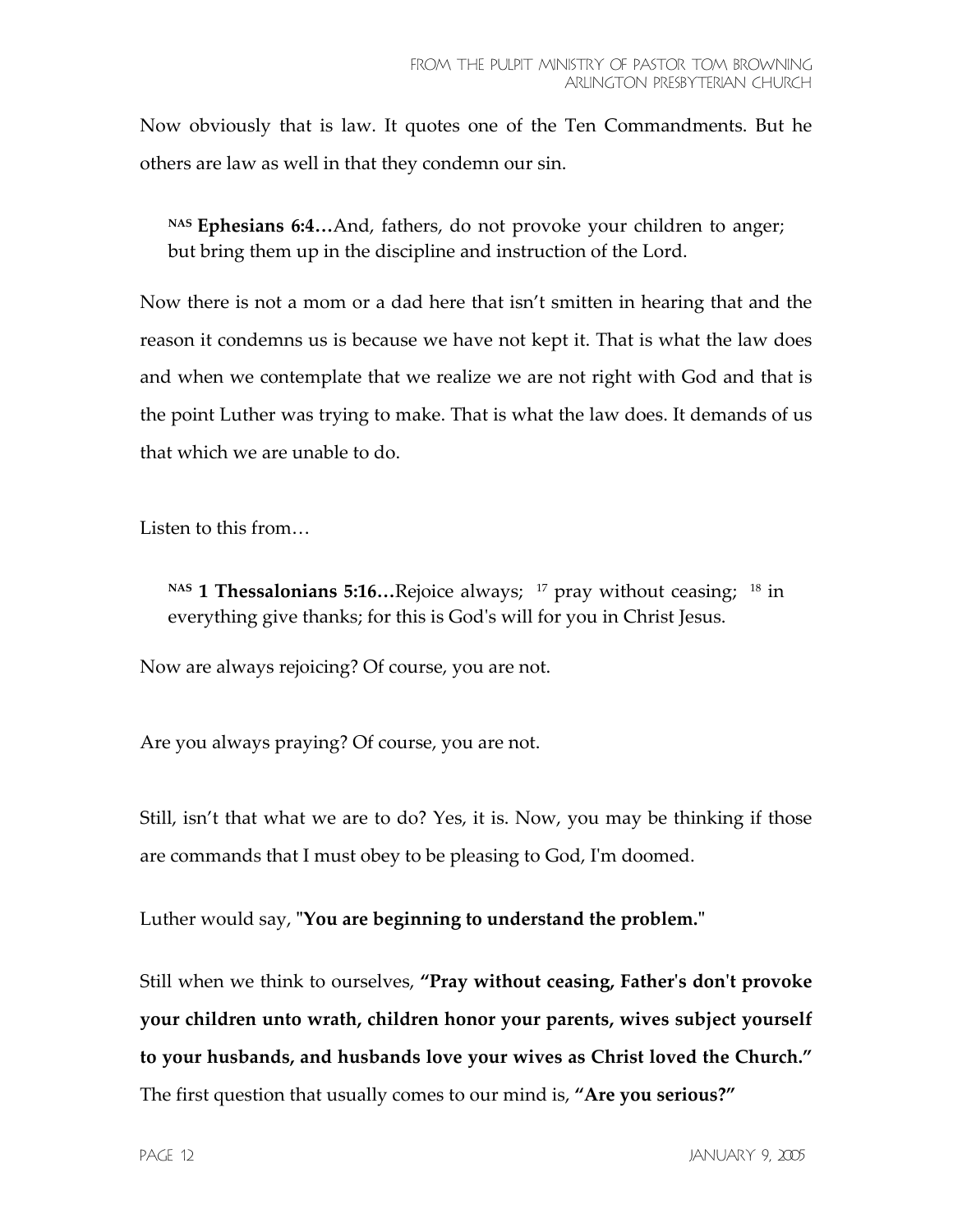The Law answers back, **ʺYes, absolutely.ʺ**

Then our heart longs to excuse itself and thinks, **"No one can keep all those things. No one can meet the expectations of the Law."** 

Luther would say, **ʺThatʹs exactly right.ʺ**

But the law has fallen on hard times. The modern church has forgotten the Law. It no longer teaches the demands of the Law. It no longer stresses the impossible standard that the Law holds us to. Instead, it seeks to be relevant, not realizing that God has the Law and the Gospel to convict men of their sin and to turn their hearts to Christ. Today, the church seeking to be relevant does exactly what H. Richard Niebuhr accused the liberal church of his generation of doing. It proclaims:

…A God without wrath bringing men without sin into a kingdom without judgment through the ministry of a Christ without a Cross.

I love that. I think he had it exactly right and yet it makes me tremble for the church today. We must let the law have its full weight.

The Gospel, on the other hand, is pure offer. It doesn't demand anything. It doesn't ask us to do anything. It is pure offer.

Here's what I mean.

The Law says, "Do not commit murder, by that I mean do not hate anyone, do **not seek vengeance, do not scheme revenge, do not slander or liable anyone because of your anger.ʺ**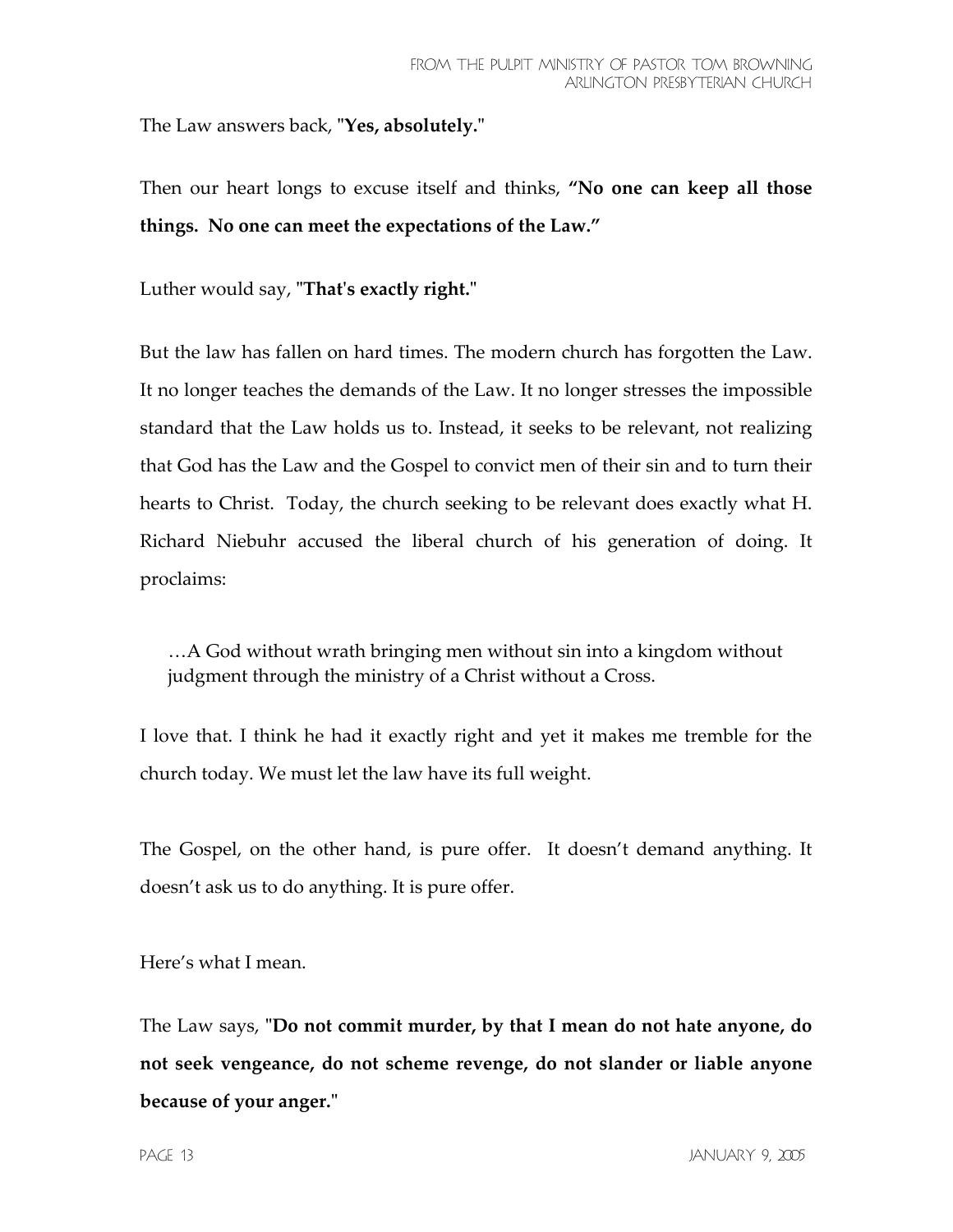We say, "We are doomed, we cannot keep your demands."

But the Gospel says, "**Someone has kept it in your place.**"

The Law says, **ʺChildren obey your parents. Children honor your parents, when they are wrong, when they are thoughtless, or too harsh. Listen intently to their wisdom, reverence them as the authority given you in this life. Do not speak harshly of them. Provide for them financially when they are old.ʺ**

We say, "We are doomed, doomed, doomed."

But the Gospel says, "**Someone has kept it in your place.**"

The Gospel is pure offer. Listen to these gospel passages where our Lord says:

NAS Matthew 11:28..."Come to Me, all who are weary and heavy-laden, and I will give you rest.  $29$  Take My yoke upon you, and learn from Me, for I am gentle and humble in heart; and you shall find rest for your souls.  $30$  For My yoke is easy, and My load is light."

NAS John 7:37... Jesus stood and cried out, saying, "If any man is thirsty, let him come to Me and drink. <sup>38</sup> "He who believes in Me, as the **Scripture said, ʹFrom his innermost being shall flow rivers of living water.ʹʺ**

NAS John 5:24..."Truly, truly, I say to you, he who hears My word, and **believes Him who sent Me, has eternal life, and does not come into judgment, but has passed out of death into life."** 

Now let me ask you, **"Does that make you feel bad or does that comfort your** 

**heart?"** It comforts your heart because it tells you what Christ has done for you.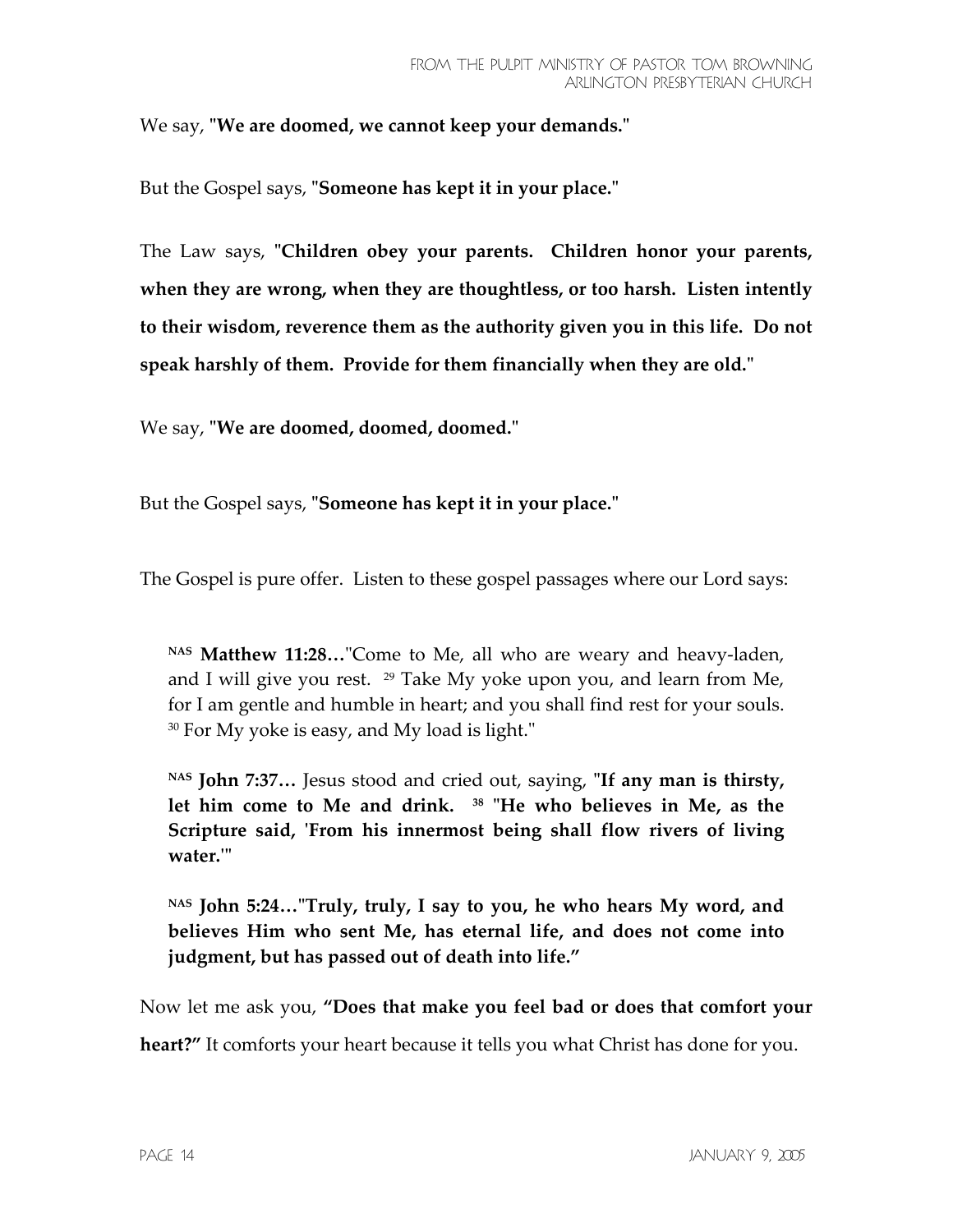You see that is how Luther says you need to understand the Bible. Does it condemn you or does it speak peace to you. The answer to that question tells you whether it is law or it is gospel.

You see the Gospel is about what Christ has done on our behalf. He bore the penalty of our failure to keep Godʹs Law. Our sin was put on His account. So on the cross, Jesus bore the penalty for murderous thoughts and actions, for our adulterous lusts and lewd behavior. He suffered for rebelliousness towards our parents, our covetousness, our Sabbath breaking. He removed Godʹs wrath from us, He propitiated or turned aside Godʹs white hot anger. And because He did that and because He lived a righteous holy life before God, keeping all of Godʹs commandments in their fullest form, God has imputed His righteousness to us. His righteousness covers our own sinful behavior. We are clothed in His righteousness, not as if we had never sinned but as if we had always been fully and completely obedient.

That is why the passage at hand this morning is so remarkable. It contains both the Law and Gospel. It contains the Law for the unrepentant and it contains the Gospel for the one crushed by the weight of their own sinfulness.

Let's look at it again.

NAS **John 7:47...**The Pharisees therefore answered them, "You have not **also been led astray, have you? 48 No one of the rulers or Pharisees has believed in Him, has he? 49 But this multitude which does not know the**  Law is accursed."

You see the smug arrogance of the Pharisees. They claimed no one else knew the Law the way they did. The cursed the profane among them. They knew God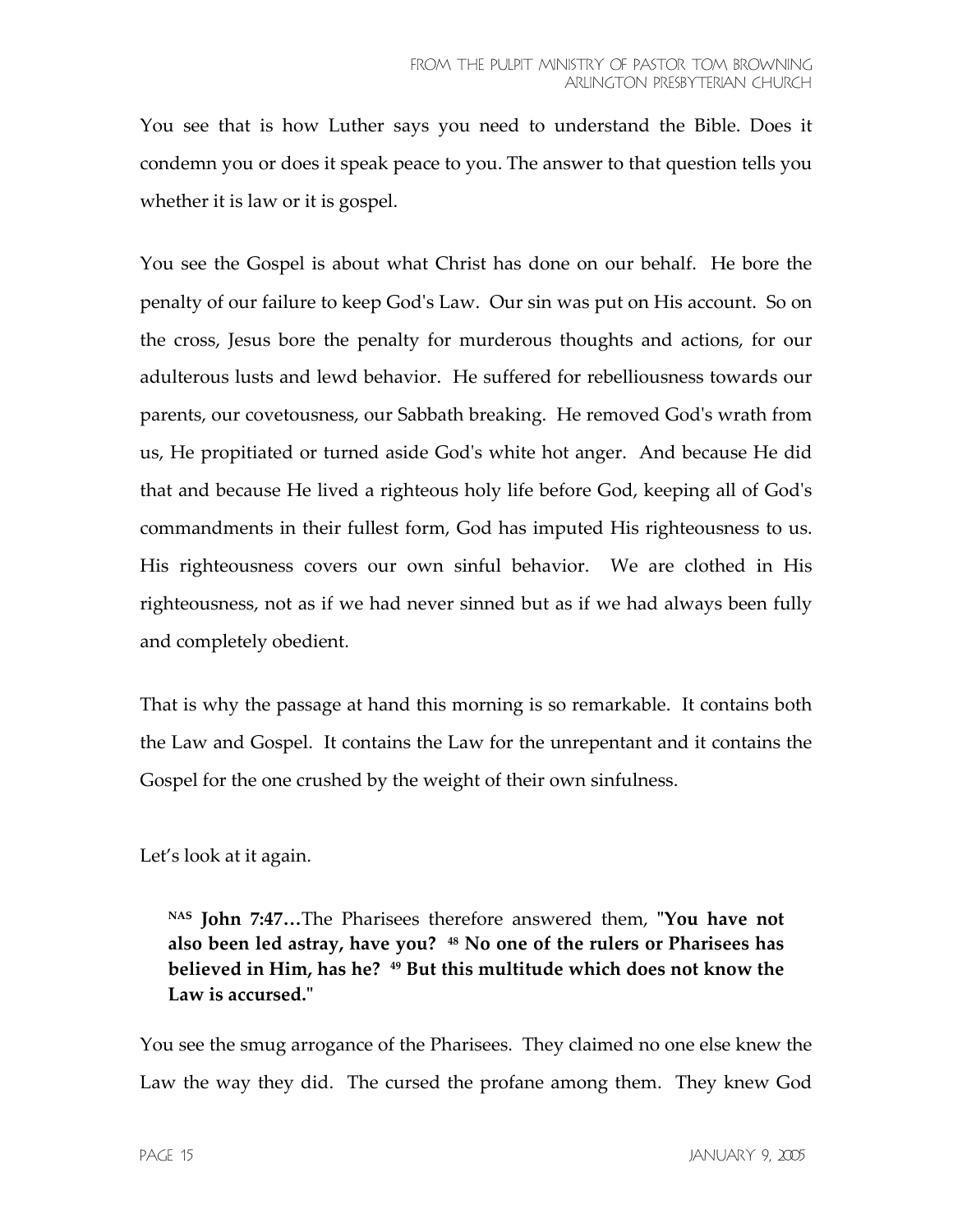loved the righteous, therefore they pronounced themselves righteous, and thinking they were following God they loved themselves.

So when they come to Jesus, He gave them what they need. They come with impure motives to trap Him. They care nothing for this wretched woman taken in adultery. She is not among the righteous. She is simply a pawn to be manipulated and disposed of. John writes in John 8:3:

**NAS John 8:3…**And the scribes and the Pharisees brought a woman caught in adultery, and having set her in the midst, <sup>4</sup> they said to Him, **"Teacher, this woman has been caught in adultery, in the very act. 5 Now in the Law Moses commanded us to stone such women; what then do You say?"** <sup>6</sup> And they were saying this, testing Him, in order that they might have grounds for accusing Him. But Jesus stooped down, and with His finger wrote on the ground. 7 But when they persisted in asking Him, He straightened up, and said to them, **ʺHe who is without sin among you, let him** *be the* **first to throw a stone at her.ʺ**

Is that law or gospel? It was law and it condemned them the same way it condemns us. You see our Lord knew what they needed and gave them what they had to have to lead them to repentance.

If you are here this morning feeling self-confident about your own righteousness, oblivious to the impossible standard God has set before us; Luther would say this is word for you. He would say, **"I beg you; I implore you to examine yourself and your self-confidence in the light of Godʹs holy Law. Understand the nuances of each command. Understand your utter sinfulness and helplessness before Godʹs Law. Take each command of God up a level as our Lord has taught us until you realize with Paul this…"** 

**NAS Romans 3:19…**Now we know that whatever the Law says, it speaks to those who are under the Law, that every mouth may be closed, and all the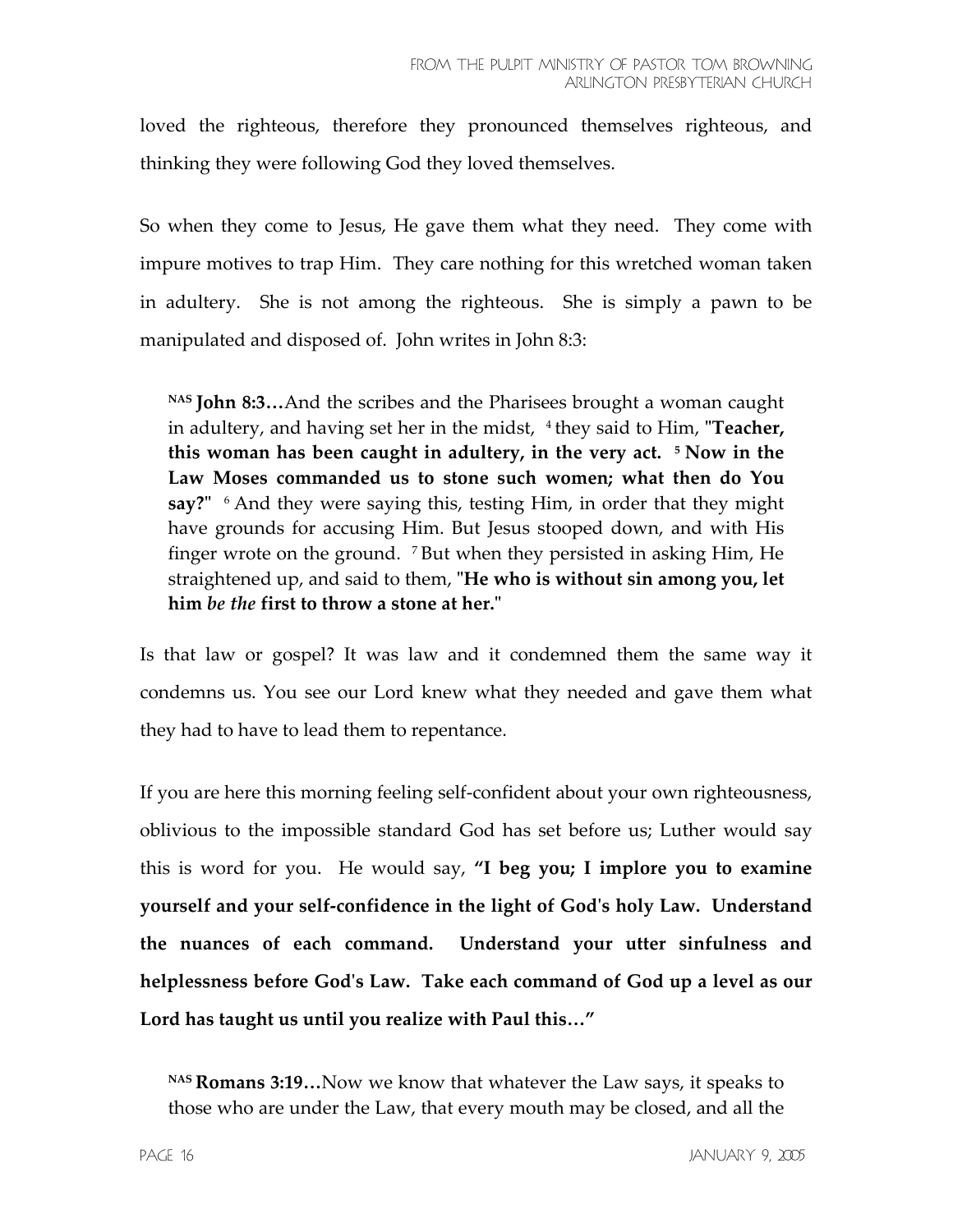world may become accountable to God;  $^{20}$  because by the works of the Law no flesh will be justified in His sight; for through the Law *comes* the knowledge of sin.

On the other hand, if you are here and feeling the full weight of your sin. If you are condemned by what you have done or not done. If you have committed sexual sin, or been rebellious toward our parents and are feeling the weight of the Lawʹs condemnation, John 8 also has a message for you. Listen to this.

NAS **John 8:10...**And straightening up, Jesus said to her, "Woman, where are they? Did no one condemn you?" <sup>11</sup> And she said, "No one, Lord." And Jesus said, "Neither do I condemn you; go your way. From now on **sin no more.ʺ**

You see the message for us…Luther's message to us is, **"Flee to the Christ and His cross. There is mercy to forgive all your sin. There is imputed righteousness to be had. The righteousness of Christ can clothe you and the wrath of God can be averted. This forgiveness will not be denied because of the greatness of your sin. The pronouncement of Christ is clear. You can put down your burden and shame. Come unto Christ and He will give you rest."**

Now that is why it is important of you to read the Bible with some sort of consistent hermeneutic. Still I hope you can see that that is how we ought to read the Bible and it makes the Bible come alive. I mean take an Old Testament narrative like Jonah.

NIV **Jonah 1:1...** The word of the LORD came to Jonah son of Amittai: <sup>2</sup> "Go **to the great city of Nineveh and preach against it, because its**  wickedness has come up before me." <sup>3</sup> But Jonah ran away from the LORD and headed for Tarshish. He went down to Joppa, where he found a ship bound for that port. After paying the fare, he went aboard and sailed for Tarshish to flee from the LORD.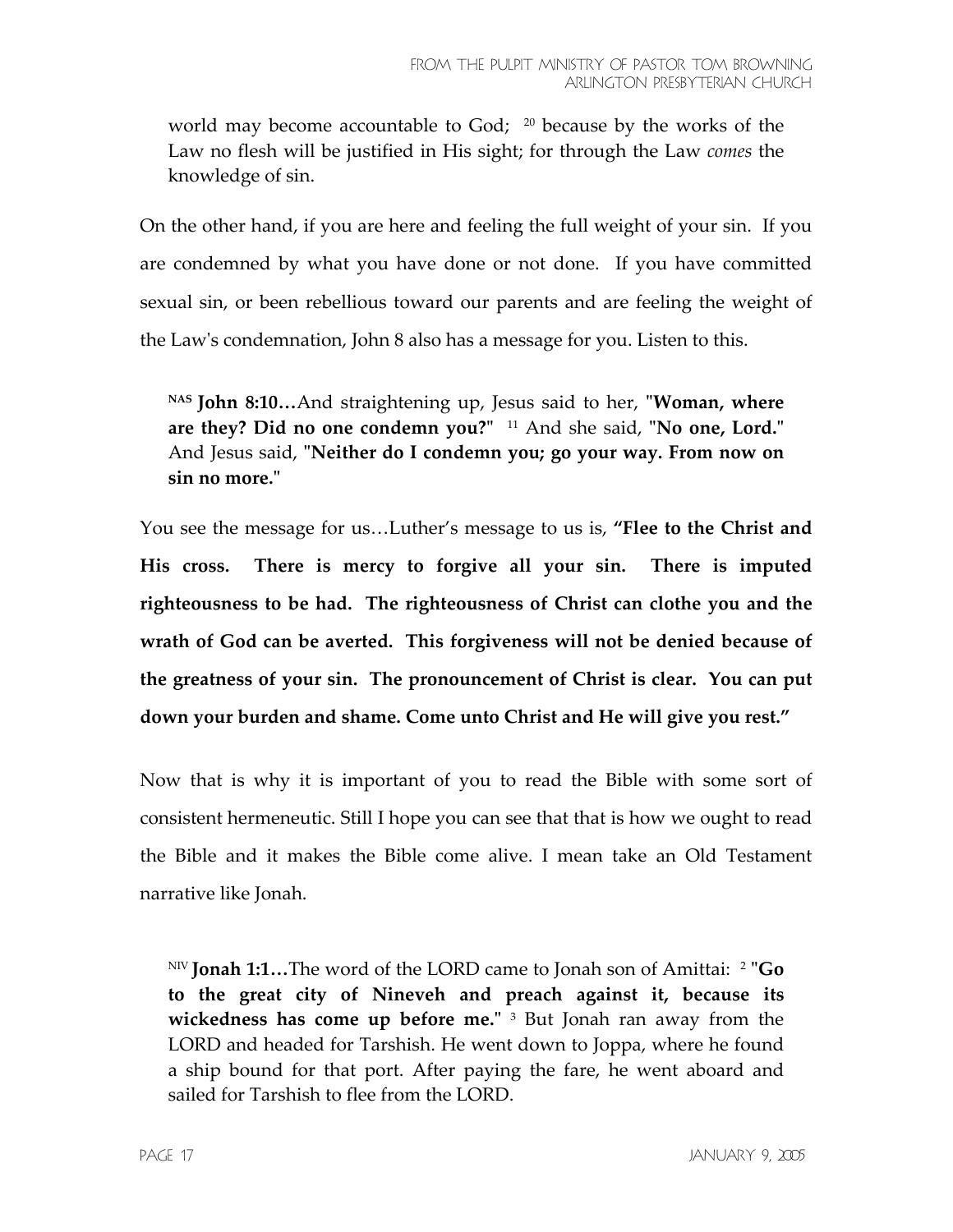Now let me ask you. That is an Old Testament narrative. Does that speak peace to you or condemn you? It condemns me and I'll tell you why. It condemns me because I have understood the direct command of God many times and have run with all might and being to disobey what he has said to do. When I read this story of Jonah, it is my story. My disobedience comes to my mind and I am condemned. I then want to go to him who always obeyed, who always did as he was told. I want to go to him that obeyed God's commands in my place and throw myself on his mercy.

My sin causes me to flee to Christ. Luther said that if a Christian can get that concept they will be a solid Christian all their life. As a matter of fact, he said it this way, **"Forget about how much education a man has…if they can determine the difference between law and gospel go ahead and give them their doctor's cap."** 

Now I think the duty of a pastor…and this ought to help you to pray rightly for Tom Ferrell…the duty of a pastor is to know what his congregation needs to hear and to give it to them…the law or the gospel. If you are like me, you are thinking to yourself, **"Well that is impossible for any man to do."** Of course, it's impossible but the Spirit of God can lead a man to do what needs to be done and that is how you ought to pray for Tom and the other elders.

That is the reason we take communion every week. We want to make sure that no matter what the exposition contains…whether it is law or gospel…that the gospel is placarded before you eyes. You see that frees Tom up to let the law passages bear their full weight.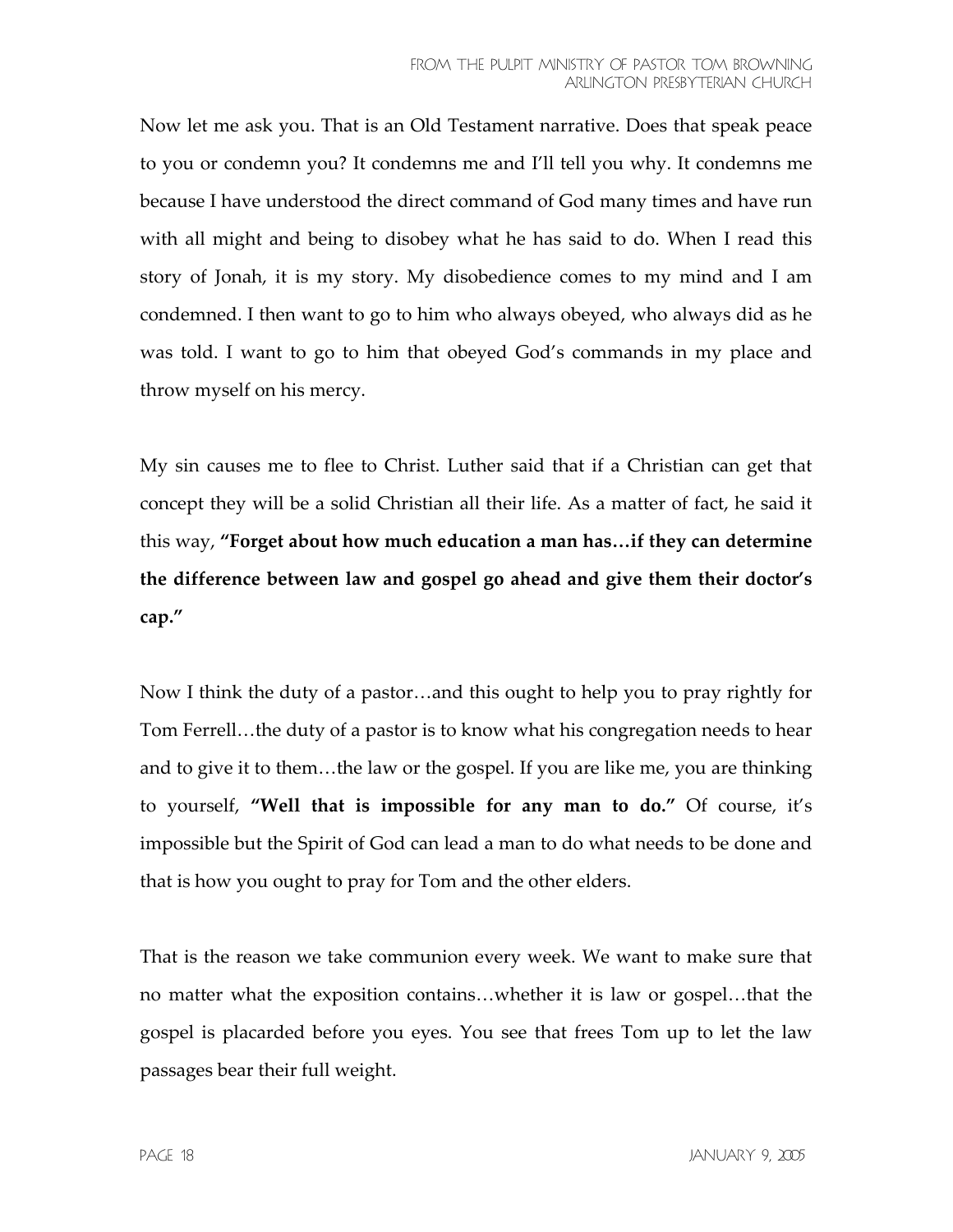Anyway, that is the law and the gospel. That is, I think next to the doctrine of justification that is Luther's principal contribution to the church. So when you read the text, this is what you should do. You should ask yourself,"**Does this passage condemn me and if so in what way?"** Now if it does condemn you, you should ask yourself, **"In what way did my Lord obey this command? In what way did my Lord fulfill these expectations in my place?"** 

If you ask yourself those questions I think it will cause your heart to flee to him.

A few years back, I had a friend, a faithful member of my Sunday School class come up to me after class one day. This brother understood the Law, the full weight of the Law. He was an honest guy, who looked at the words of the Law and felt its reproach. He actually meditated on the Law during the week and by Sunday he came to church gasping for the Gospel like a man who has been under water for three minutes gasps for air. At the end of one lesson I wanted to remind everyone about Christ's tenderness to us in the gospel and so I did and he came up to me afterwards and said, **ʺTom, tell me again, I need to hear about His mercy again. Tell me about his imputed righteousness again.<sup>"</sup> With tears** in his eyes, with love for what Christ has done, he says, **"Tell me one more time.ʺ**

You see the law had done its work. He was fleeing to Christ. That's what Luther says we all ought to do for each other. We are to love each other in such a way that we speak law or gospel to our friends and wives and children and brothers and sisters depending upon their need.